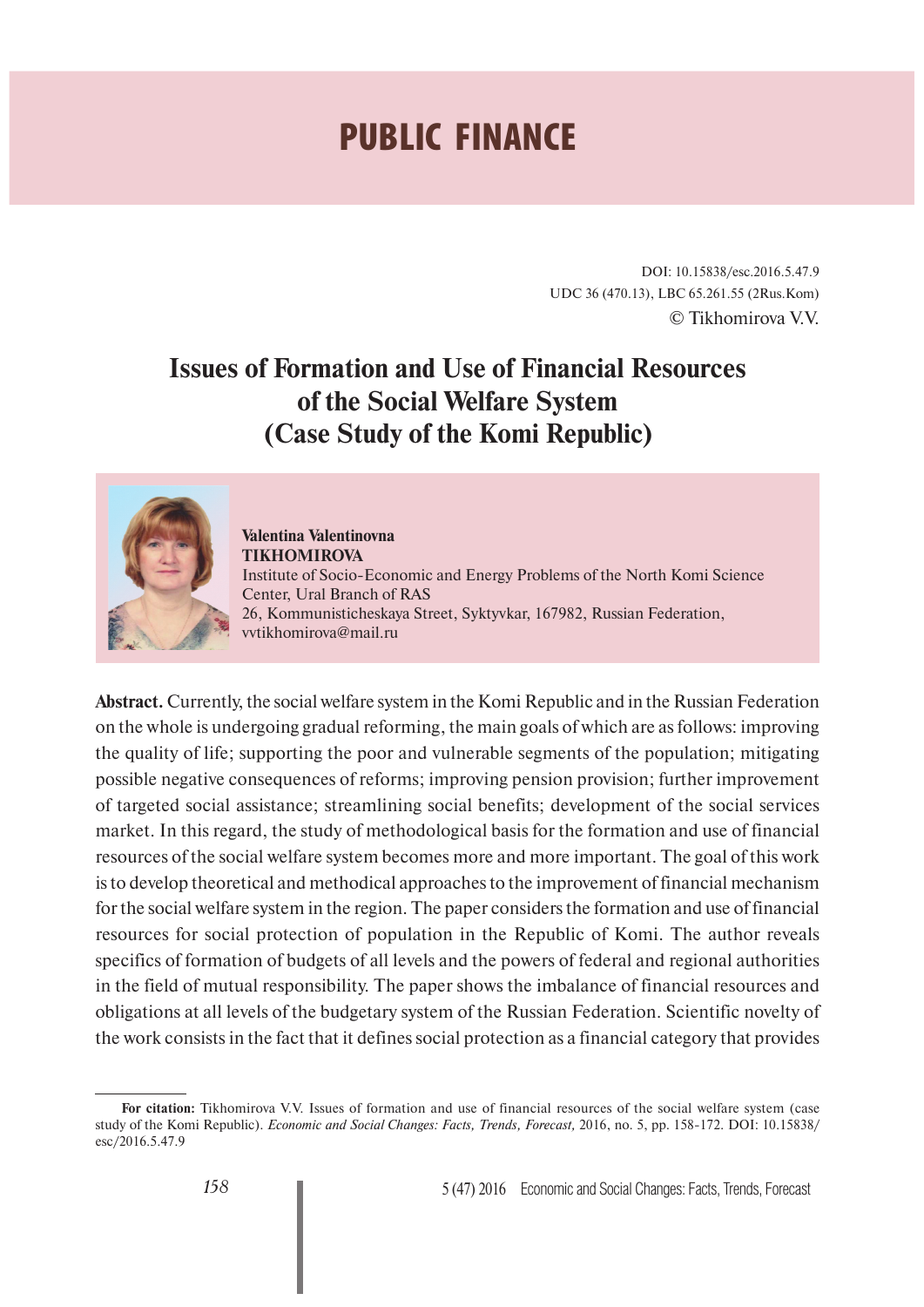redistribution of financial resources emerging in the process of formation of centralized and decentralized financial resources, through a set of forms and types of social protection aimed to ensure its targeted provision. On the basis of the national accounts system, which in terms of methodology focuses on a single international standard, the author develops a structure of forms and types of social protection, which are the basis of its financial mechanism: state social guarantees and minimum social standards; social benefits (social insurance and social assistance benefits); and social services. The paper considers main directions for improving the economic mechanism and organizational forms of management for the social welfare system, they are: targeted allocation of financial resources only to those households whose actual consumption is below the subsistence level. The author proposes to improve the funding of the social welfare system with the help of intergovernmental equalization. This work is based theoretically and methodologically on theories and practices of prominent Russian and foreign economists, sociologists and other scholars and professionals engaged in research in the field of social protection, data of the Federal State Statistics Service of Russia, its Territorial Office in the Komi Republic, and legislative and regulatory acts of the Russian Federation and the Republic of Komi. The study uses general scientific methods of system approach, analysis and synthesis, logical, historical and comparative analysis.

**Key words**: financial resources, social protection, types of social protection, targeted social assistance.

The concept "financial resources", which is widely used in the economic literature, has a variety of meanings – from the amount of cash on bank accounts and other account to other balance sheet indicators of enterprises [17].

The term "financial resources" has different interpretations in the wide use of this category in the economic science and in practice. The Financial and Credit Dictionary considers financial resources as the funds at the disposal of the state, enterprises, economic organizations and institutions, and these funds are used to cover the costs and establish various funds and reserves [25].

Financial mechanism is a set of methods, forms and types that help organize financial relations, i.e. the creation, distribution, redistribution and use of funds of financial resources. Financial mechanism refers to the superstructure category and it is an integral part of financial policy.

In order to reveal the specifics of functioning of social welfare system, it is of great importance to define the term "social protection", its specific forms and types of financial protection.

Scientific literature lacks a universally accepted understanding of social protection and its basic forms.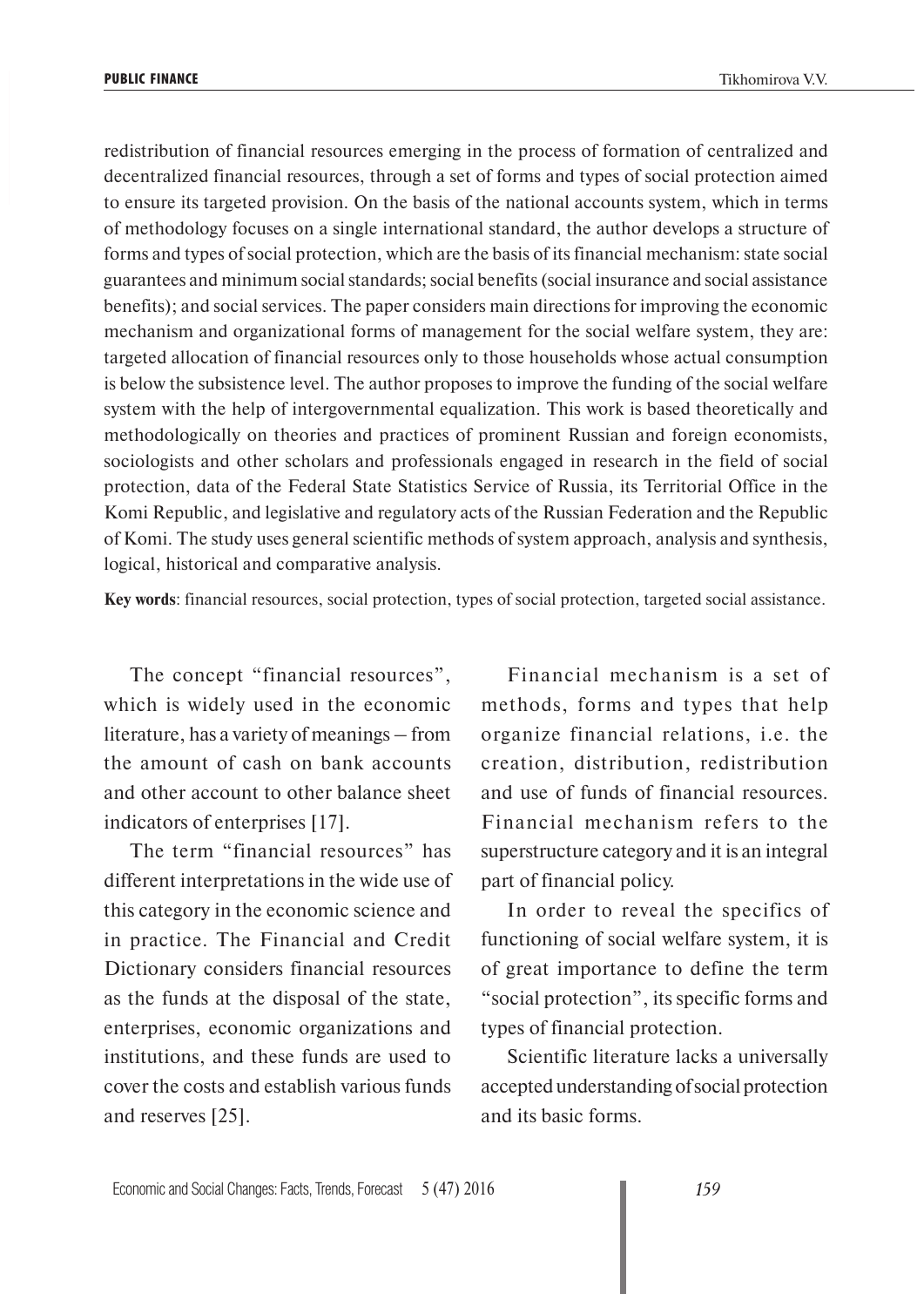Research into the concept of "social protection" abroad has a much longer history than in the Russian science. For the first time the term "social security" was officially introduced in the USA in the framework of development of social programs under the policy of the New Deal implemented by Franklin D. Roosevelt in 1935 [27, 29]. Later, in the 1940s, in the documents of the International labour Organization, it became the basis of all concepts and recommendations on social policy. It is thanks to the ILO study that the term "social security" became widespread around the world, and the social standards developed by the ILO are still relevant.

The definition given by the ILO was later reflected in the documents of the European Union – the European Code of Social Security (1968), Charter of the Fundamental Social Rights of Workers, Green (1992) and White (1994), books on European social policy, European Code of Social Security (1968), Social Policy Protocol (1991) and other documents of the EU and the World Health Organization (WHO), the International Social Security Association (ISSA) and other organizations. Recently, along with the term "social security", the concept of "social protection" is used more and more frequently in Europe [30].

In Russia, some researchers distinguish three main forms of social protection:

social insurance, social assistance and state support. Others call them differently: degrees, types, directions; others vary the adjectives "state" and "social"; others use similar terms: for example, instead of assistance, they use the terms aid or guardianship, instead of state support – social guarantees, etc.[3, 5, 12, 16, 26].

There exist other points of view. So, the team of authors under the supervision of V.G. Popov considers social maintenance to be an intermediate link between social protection, on the one hand, and social assistance and social support. Social maintenance, in their interpretation, represents one of the units of social protection of the population, but it has more narrow parameters of action; as for social assistance and social support, they belong to the blocks of social maintenance [15].

V. Roik points out not three but five main institutional forms of social protection: 1) state social assistance to persons who lack the necessary capacity to work, place of work, and sources of income and are not able to provide for their existence; 2) state social maintenance of service persons, employees of internal affairs agencies, tax service, public servants and some other categories of citizens taking into account the specific nature of their work in fulfilling the important functions of the state; 3) mandatory social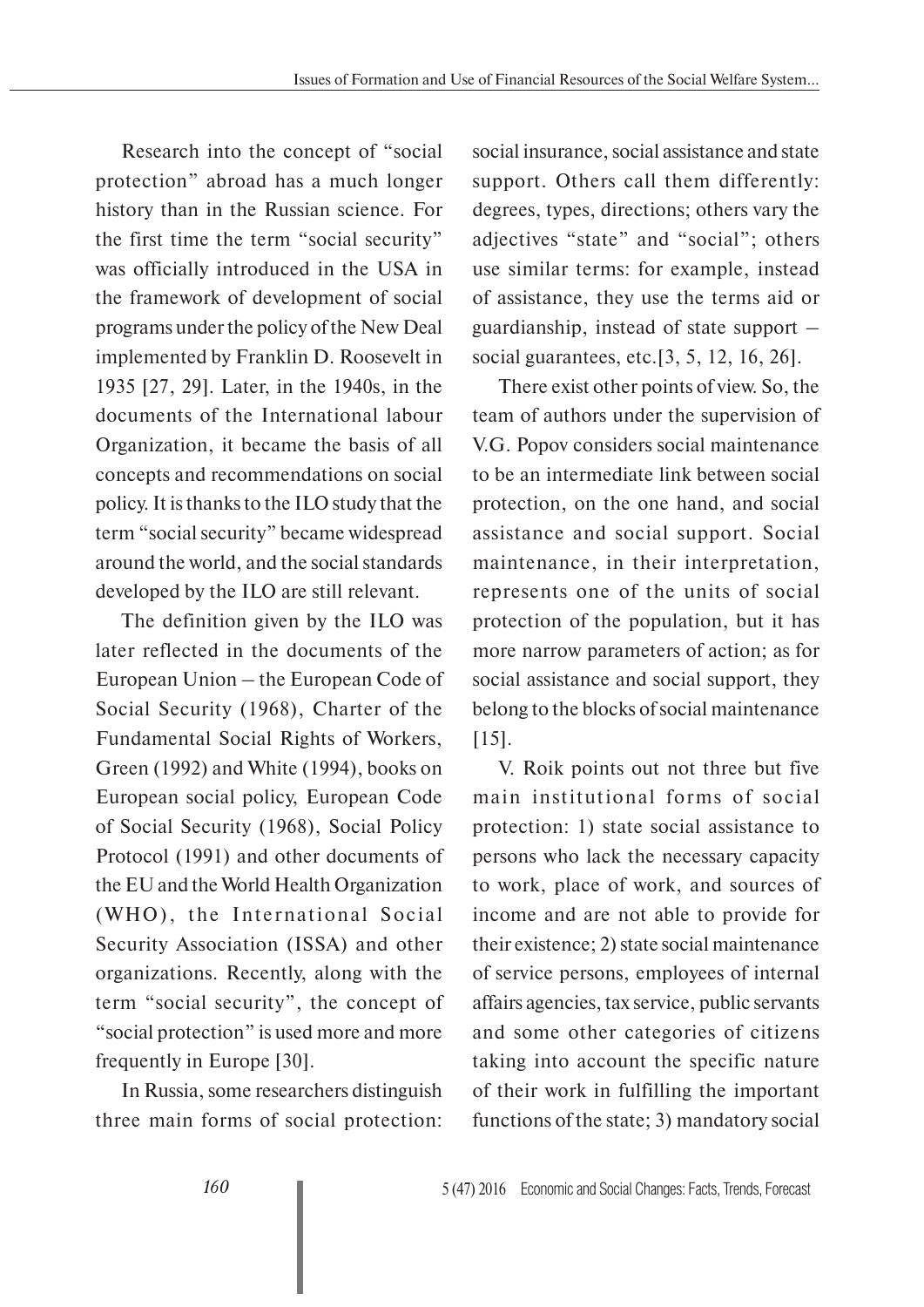insurance as a form of social protection of economically active population from the risk of loss of income due to disability or loss of job; 4) the system of voluntary personal (collective) insurance for employees (accident, medical and pension provision); 5) the system of social protection of workers organized by enterprises and employers: medical and health care, payment for housing, transport, education and cultural services, and corporate pension payments [13].

A.V. Krestov builds a chain according to the increase in the quality and quantity of social services: social support, social assistance, and social protection; he includes in the latter term the network of in-patient institutions of social protection, medico-social expertise, employment service, pension provision, and the service for work conditions and labor protection [9]. T.S. Dymnich distinguishes forms of social protection such as social insurance, state social maintenance, and social services [4]. S.A. Yushkova considers the following forms: social maintenance, social assistance, social support and rehabilitation, social work, social benefits and the system for social monitoring of social protection [25]. Yu.A. Kosarev and N.V. Kuzyutkin speak about social insurance and social assistance [7, 10]; E.A. Nezhivenko – about social care provision, social services and social

assistance [21]. G.S. Korepanov agrees with the latter option, but supplements it with social support and stresses that these activities are implemented in a variety of instrumental forms [6]. N.N. Abakumova and R.I. Podovalova define four subsystems of social protection: state social care provision, state, collective social insurance and private insurance [1].

The authors of the textbook "Social work: theory and practice" edited by E.I. Kholostova and A.S. Sorvina say that the leading organizational-legal forms of the social welfare system are pension provision, provision of social benefits and privileges to the most needy categories of the population, state social insurance, and social services [17].

S.V. Tetersky, the author of a textbook on social work, puts social protection on a par with other "special mechanisms of social policy implementation": social services, social rehabilitation, social assistance and self-help [18].

M.I. Liborakina considers social protection to be a function of the social sphere along with social insurance, social care provision and social support, and social services, in her view, are a mechanism that helps implement all these functions [11]. S.A. Shedenkov considers social protection (as well as social care provision, social insurance, donations, and social work) a type of social support [23].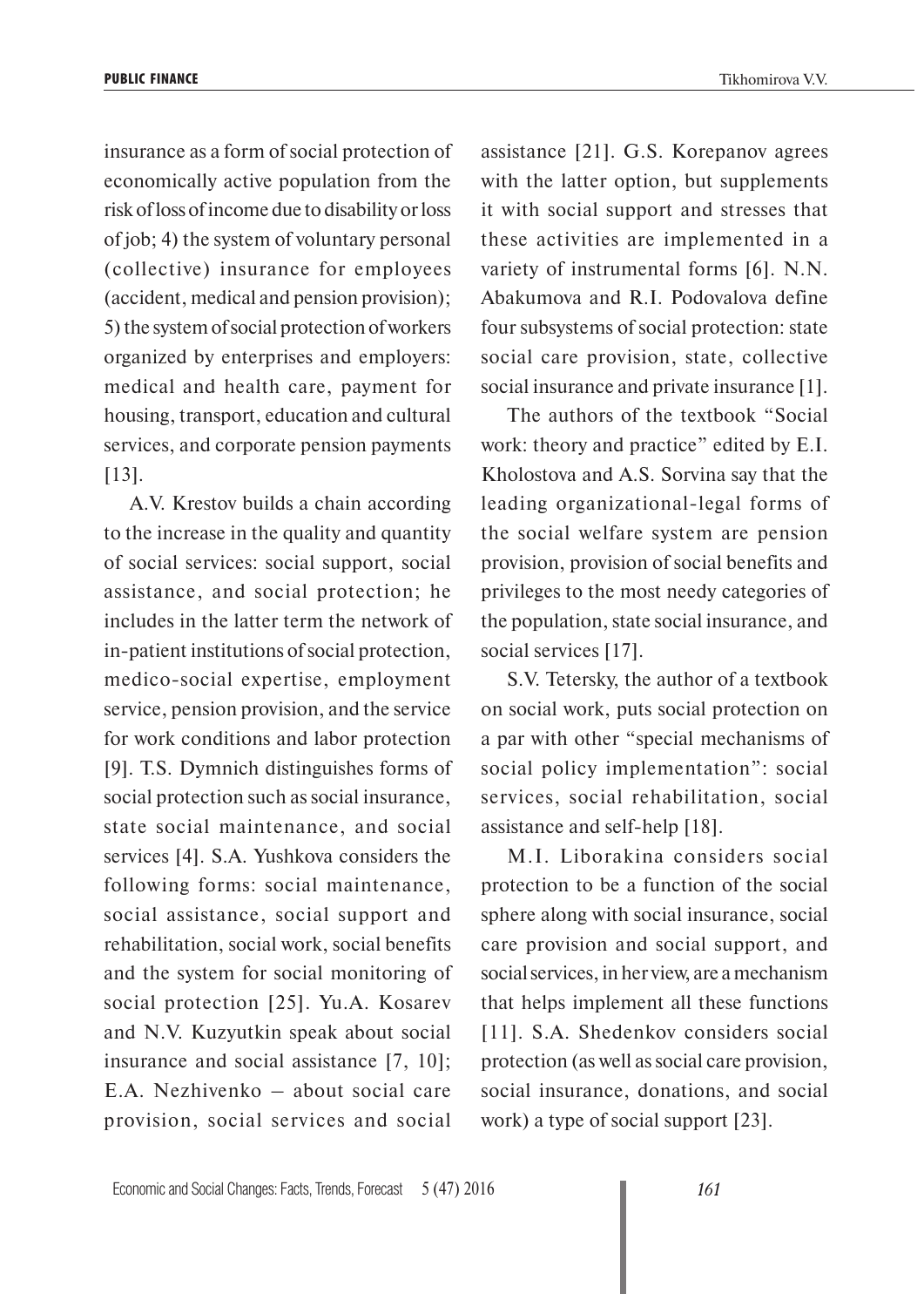Despite the diversity of viewpoints about the forms of social protection, almost all these definitions highlight forms such as social insurance, social assistance, social support, social care provision, social services, and social work.

In our opinion, major role in the financial mechanism of social protection belongs to economic methods. The main economic methods can include the introduction of a system for minimum socio-economic guarantees. In this case, the minimum subsistence level secured in legislation is of crucial importance. To implement social protection, the following economic methods are applied: the range of state benefits to certain categories of citizens, the system of benefits and compensations determined by the legislation.

The content of the social welfare system is revealed most fully by its forms. Forms of social protection express a particular combination of specific activities, actions, measures, methods of using financial resources of the subjects of social protection in accordance with emerging relevant tasks [19].

*On the basis of the System of National Accounts [14], which in terms of methodology focuses on a single international standard, we have developed a structure of forms and types of social protection, which are the basis of its financial mechanism (Fig. 1.):*

1. State social guarantees and minimum social standards.

2. Social allowances (social insurance allowances and social assistance allowances).

3. Social services.

*We propose to consider social protection as a financial category, which helps organize the redistribution of financial resources emerging in the formation of centralized and decentralized financial resources, through a set of forms and types of social protection aimed to ensure its targeted provision.*

Hence the main way to improve the financial mechanism and organizational forms of managing the social welfare system will be the targeted allocation of financial resources.

When the content and forms of social protection are considered, social protection is understood as the "legally established system of social guarantees and mechanism for their implementation, which provides any member of society with a decent standard of living and a right to exercise their basic social and civil rights" [24].

Currently, the basic state social guarantees are contained in the Constitution, the Labor Code of the Russian Federation and are also stipulated in international documents such as ILO Recommendations.

Social guarantees are the basis upon which social protection system in any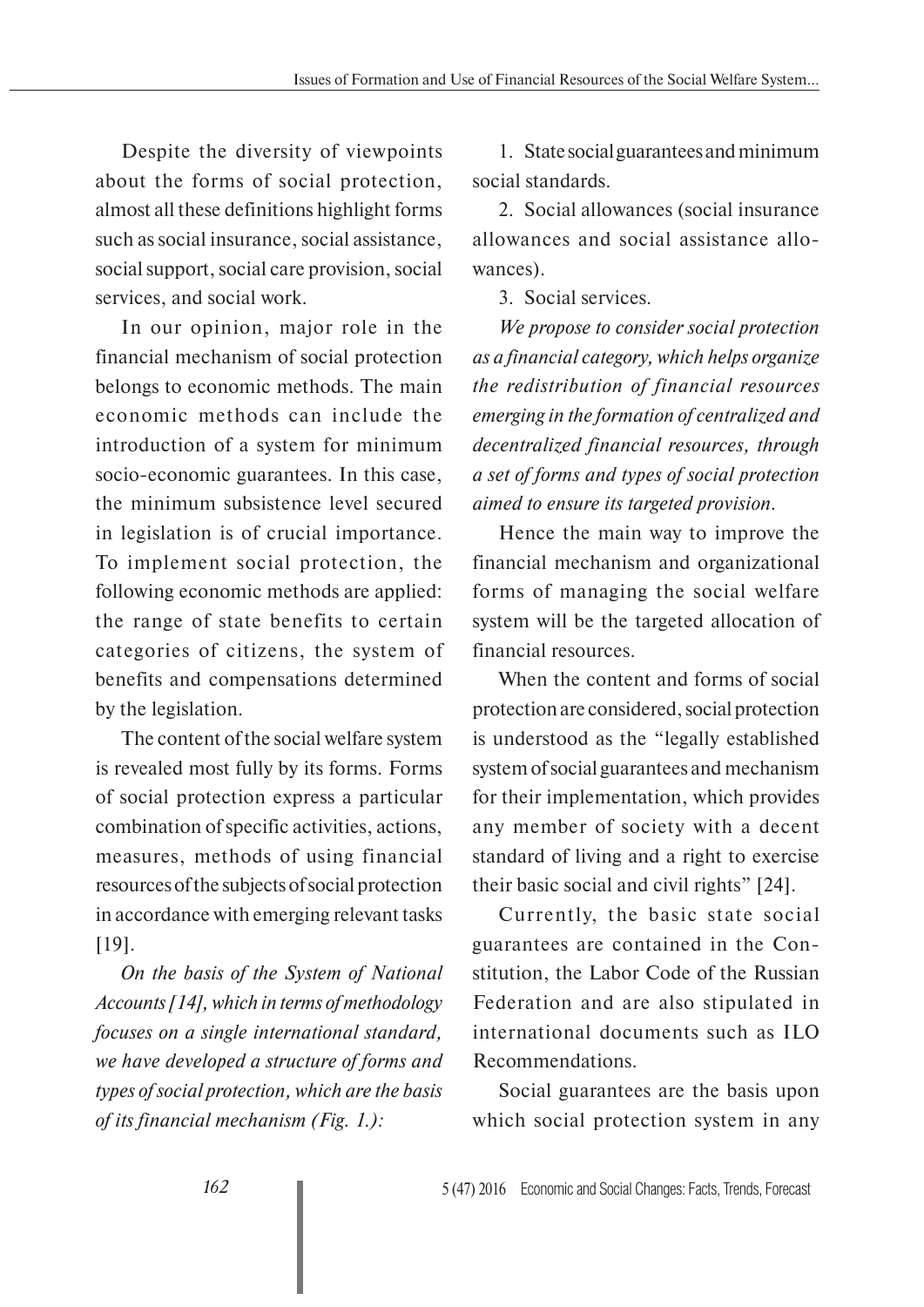

**PUBLIC FINANCE** TIKhomirova V.V.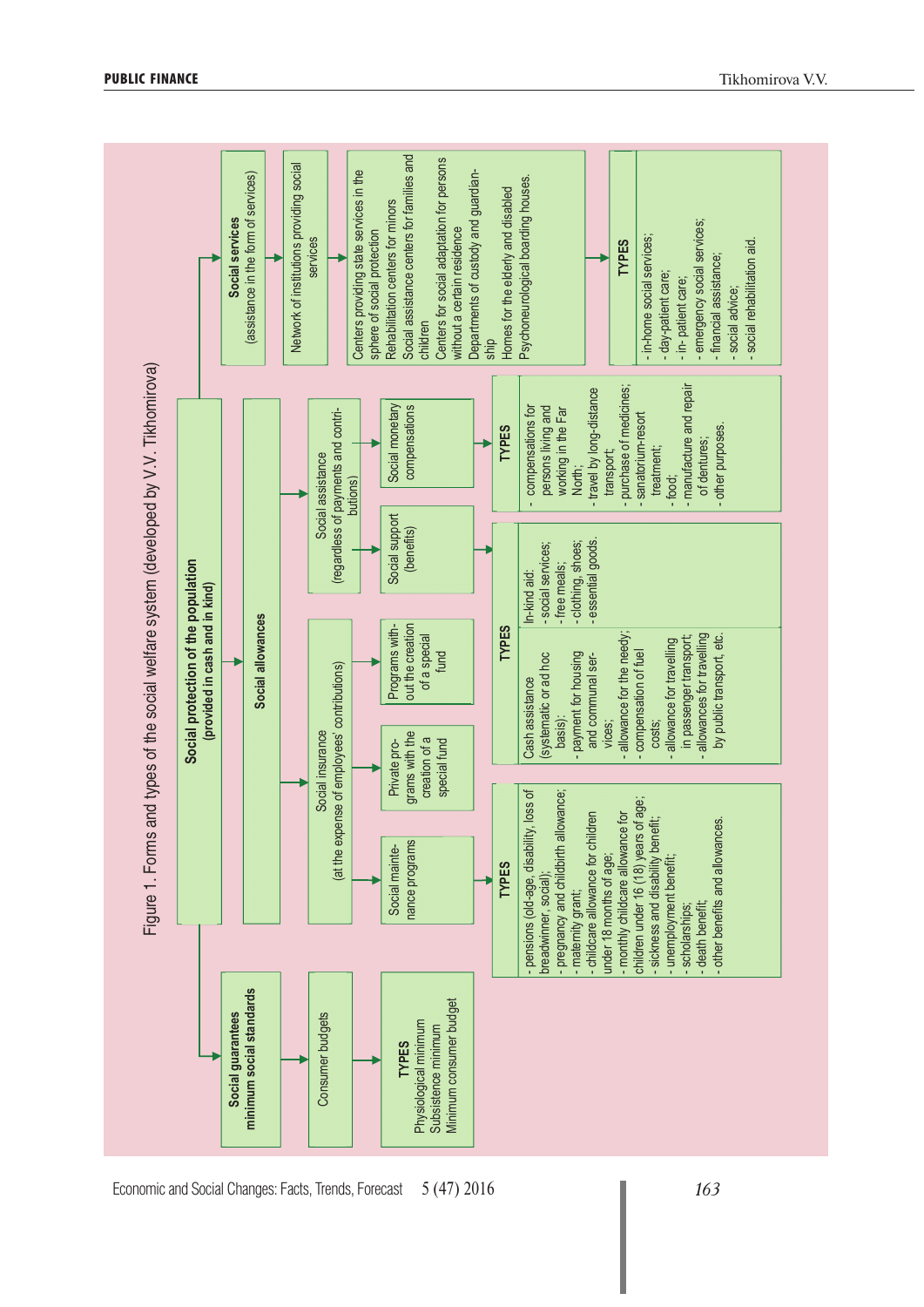country operates. Social guarantees are mechanisms of long-term action provided by law. State social guarantees are based on minimum social standards. Minimum social standards are rules and regulations established by the Legislation of the Russian Federation, they determine the minimum level of social protection. By consolidating the vital minimum social standard in the law "On the state minimum standards", the state makes it mandatory to provide and use by authorities at all levels.

Objectives of the financial mechanism are to provide a process of formation, distribution, redistribution and use of funds of financial resources.

Formation of financial resources for the social protection system is based on social obligations of the state. These obligations can be defined as a set of public goods that the state undertakes to make available to its citizens, this set being stipulated by the Constitution. These sources are based on the redistributive and savings principles. In order to implement social guarantees the state uses primarily the redistributive principle, i.e. budgetary resources.

The Budget Code of the Russian Federation is the main regulatory act, which establishes legal basis for the functioning of Russia's budgetary system. there are 250 bills that have been elaborated for the purpose of dealing with the financial crisis and providing social protection to the population of the Russian Federation.

Major sources of formation of financial resources of the social protection system include the consolidated budget of the Russian Federation, which consists of the federal budget; budgets of 85 constituent entities of the Russian Federation; local budgets.

The implementation of social protection depends on the availability of financial resources. It is no coincidence that the attention of researchers is attracted to the issues of formation and use of resources allocated to social protection of the population.

The structure of financial resources of the Komi Republic is determined by the sources from which they are drawn. The Republic has developed positive trends in the formation of financial resources generated in the sphere of financial, non-financial institutions and public administration sector *(Fig. 2)*.

In 2014, 89% of consolidated budget revenues came from tax and non-tax payments (in  $2009 - 78\%$ ). The main tax sources of consolidated budget revenues in the Republic were as follows: individual income tax, corporate profit tax and tax on the property of organizations; taken together, they formed 72% of all the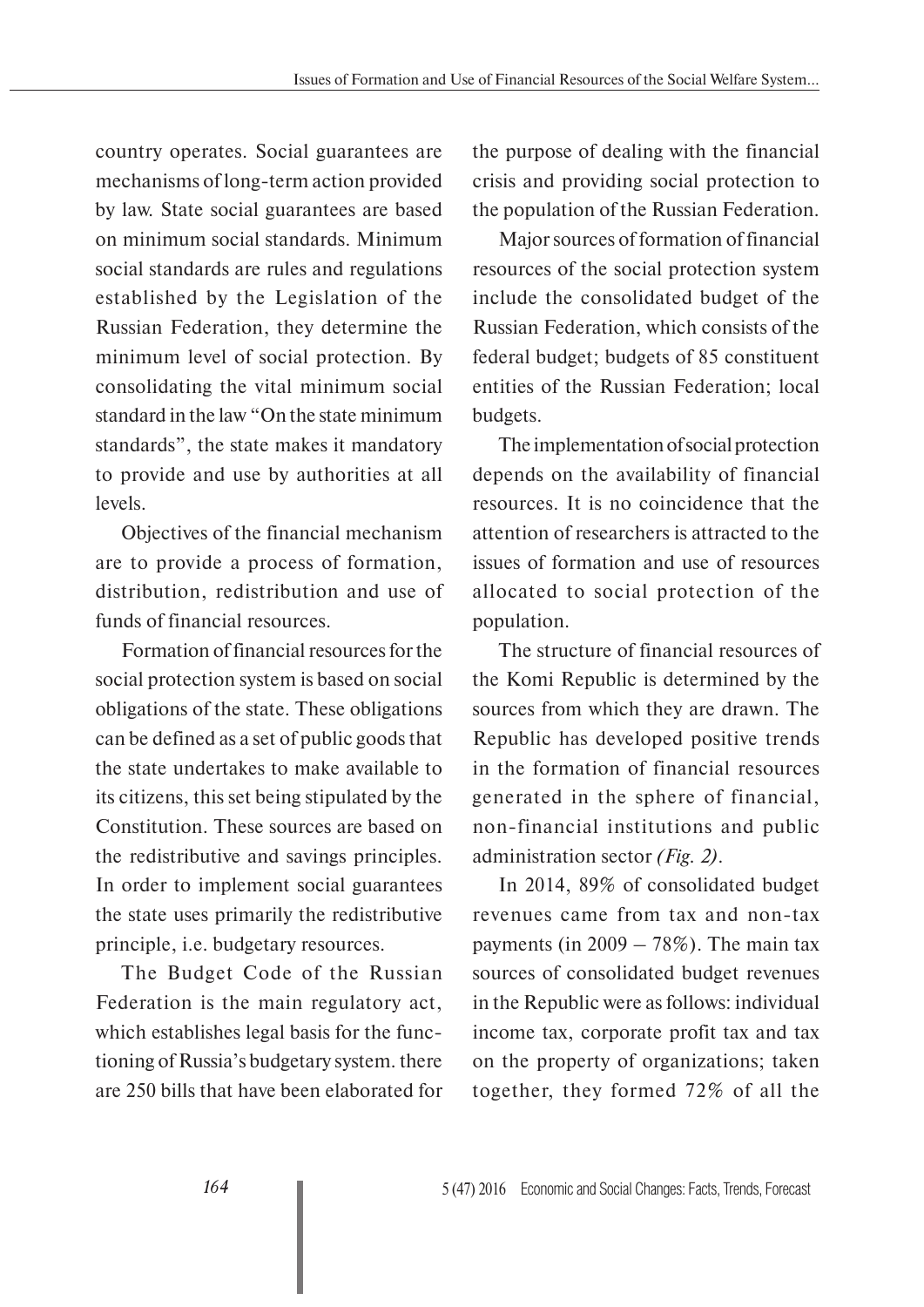

funds (in 2013 – 66%, in 2009 – 61%). Corporate profit tax receipts were by 37% higher than in 2013, property tax receipts – by 31%, individual income tax receipts decreased by 3%. Taxes on goods (works, services), sold (provided) on the territory of the Russian Federation, taxes on the total income increased by 6%, together having formed 9% of budget revenues. A

group of non-tax revenues provided 7% of budget funds. Among them, the most significant are the incomes from the use of state and municipal property (98% of revenues by 2013) and payments for the use of natural resources, formed mainly by the allocations that organizations make to pay for a negative impact on the environment (141% to 2013).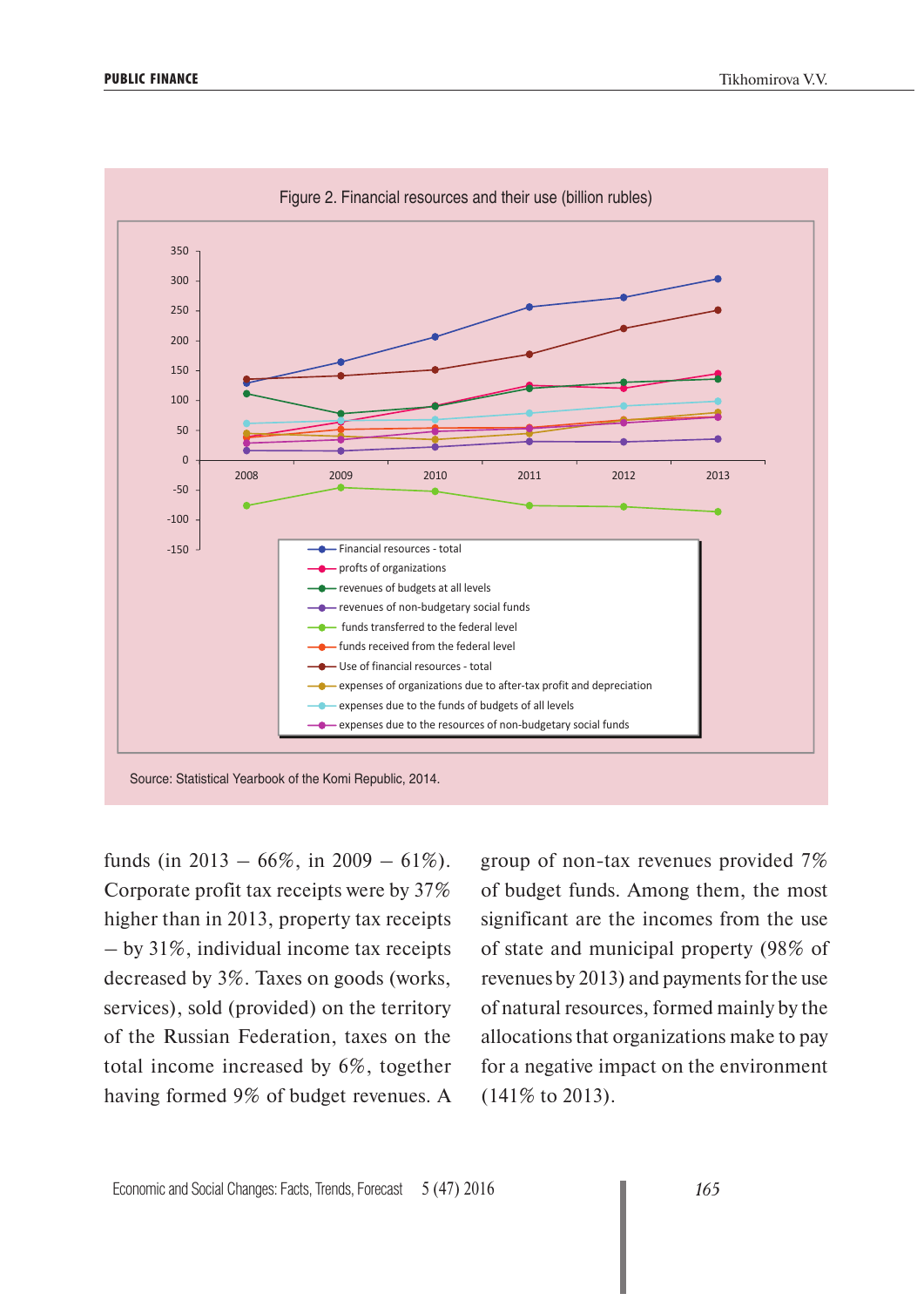

\* In the prices of 2014 (absolute values were indexed to the consumer price index in order to bring them in a comparable form).

Sources: Ministry of Finance of the Republic of Komi...; calculations by E.N. Timushev, V.V. Tikhomirova

In 2014, the dynamics of tax revenues was influenced by subdued economic growth, changes in the tax legislation, and completion of major phases of large investment projects on the territory of the Republic. The contribution of the oil factor was less significant than in 2012–2013. Major part of tax revenues was formed by the mining industries, manufacturing industries, organizations carrying out operations with real estate, transport and communications.

In 2014, there was a decrease in the share of transfers to the federal budget mainly as a result of reducing value added tax receipts. The indebtedness of economic entities to the budgets of all levels decreased. The Republic's consolidated budget was executed with a deficit. The volume of funds allocated from the federal budget was less than in 2013. Tax and non-tax revenues increased. The main expenditure items were education, health care, social policy, and national economy.

When studying budget expenditures, researchers identify social protection with expenditures on social services [2]. During 2005–2014, the share of social expenditures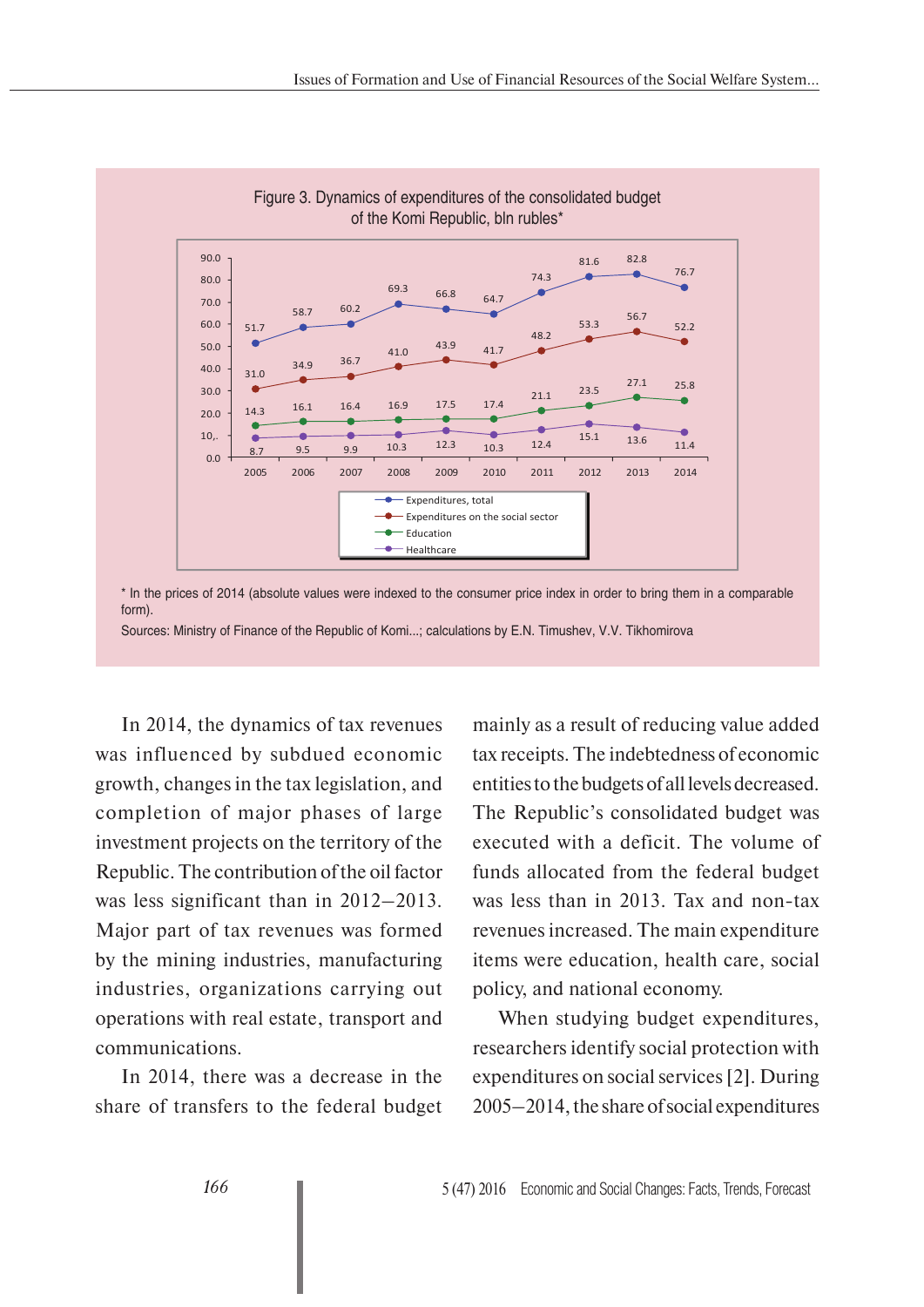(including inter-budget transfers of the Federal Compulsory Medical Insurance Fund) in the consolidated budget of the Komi Republic gradually increased from 31.0 to 52.2% of the total costs *(Fig. 3)*. The dynamics of this expenditure item is formed by the expenditures under the item "Social welfare of the population", followed by the item "Social services provided to population" and other expenditures. The real annual increase was similar to the rate of inflation, making financing on this item the most stable and independent from the behavior of the total amount of budget expenditures. The drop in 2014 can be explained by the outrunning reduction of costs in comparison with the dynamics of GRP of the Komi Republic.

In 2010–2014 the general dynamics of formation and use of budgetary funds in the Republic was in line with nationwide trends. The rate of growth of consolidated budget revenues in the Republic (145%) slightly lagged behind the increase in the revenues of consolidated budgets of constituent entities of the Russian Federation (150%).

A significant part of the Republic's budget revenues was formed by tax revenues. In order to form budget resources and use them in the system of social protection, the government redistributes the incomes of different social groups.

The main government tool in this process is taxation of individuals. Here the reform of social tax has a more pronounced effect. In practice, the share of regional budgets in social assistance programs comprises 41%, the share of local budgets is 32%, other sources make up 21%, and the share of the federal budget is only 6%.

Over the past three years, tax remissions from the Republic's taxpayers to the budgetary system of the country increased by 20%, including in 2014 – by  $7\%$ . According to the Department of the Federal Tax Service in the Komi Republic, the receipts on taxes, duties and other mandatory payments to the budget system of the Russian Federation in 2014 amounted to 129.1 billion rubles. Compared to 2013, they increased by 7% (nationwide – by 12%). In 2014, the volume of funds transferred to the federal level, increased by 2%, but the share of transfers declined from 58% in 2013 to 56% as a result of reduction in the receipts of tax on the profit of organizations (in terms of payments to the federal budget) and value added tax.

At the end of the year, the consolidated budget of the Komi Republic received 44% of the funds collected in the region, the general figure for all constituent entities of the Russian Federation is 49%. Payments to the budgets of municipalities decreased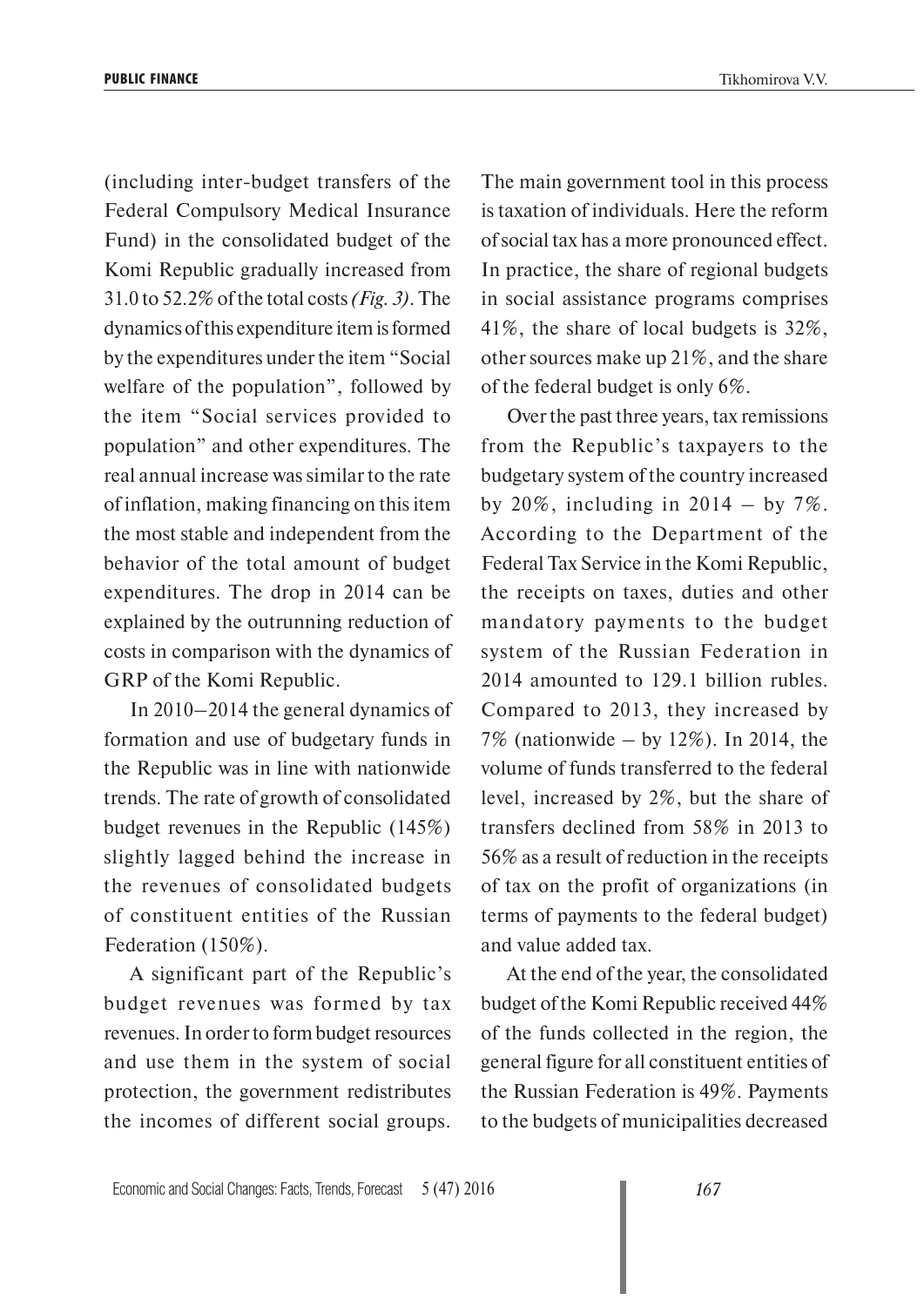by 22% in connection with the change of the standard for deductions of individual income tax in favor of the budget of the Republic.

In 2010–2014, the general dynamics of formation and use of budgetary funds of the Republic was in line with national trends. The growth rate of the Republic's consolidated budget revenues (145%) slightly lagged behind the increase in consolidated budget revenues in constituent entities of the Russian Federation (150%). Consolidated budget expenditures per resident of the Republic traditionally exceeded the national average. In the

period under consideration, the gap between the indicators increased from 16 to 38% and amounted to 88 thousand rubles in the Komi Republic and 64 thousand rubles in Russia as a whole.

Social welfare payments are continuously growing and in 2013 they amounted to 22.5% in the dynamics of monetary incomes of the population *(Fig. 4).*

The Komi Republic uses treasury technology to bring budgetary funds to specific recipients. In accordance with the program for development of budget federalism in the Russian Federation in



Source: Statistical Yearbook of the Komi Republic, 2014; calculations by V.V. Tikhomirova.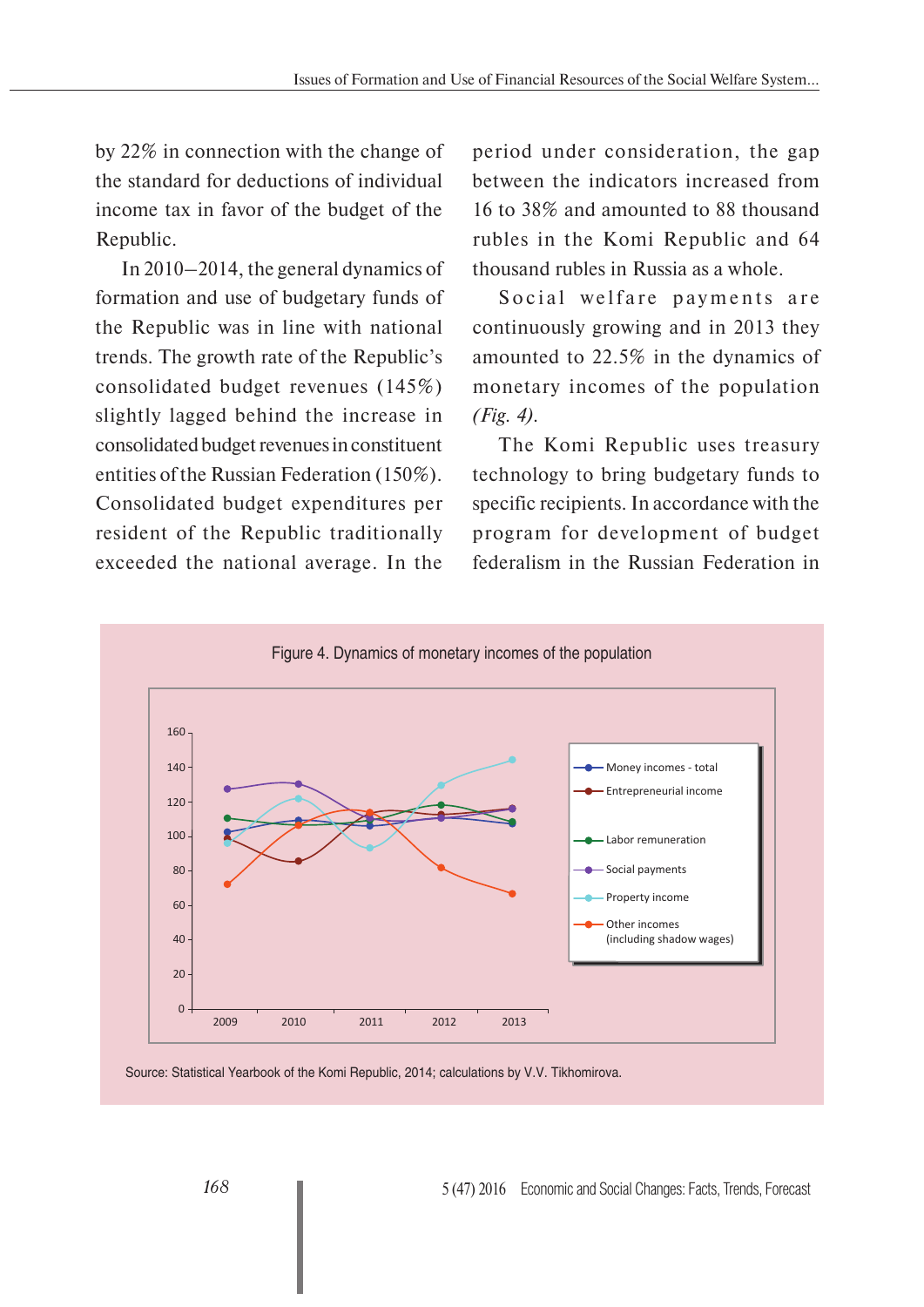2005 all regional and local budgets shifted to the treasury execution on the basis of uniform federal standards. Treasury system – is a system of comprehensive accounting and control of the movement of budgetary funds from their receipt and up to their usage.

The main functions of this system consist in bringing budget funds to the final recipients according to the law on the budget and control of the target use of budgetary resources. Treasury system uses the principle of cash unity: transfer of all incoming revenues to the single account of the budget and implementation of all expenditures using this account. Budgetary funds, bypassing the accounts of the relevant administrators across the vertical, are brought directly to each budget unit. There was a division of regulatory and executive functions without infringing on the amount of administrative rights, while maintaining the protection of budget funds from unauthorized use.

The research that we have performed shows that the Government of the Komi Republic carries out socially-oriented policy for the purpose of timely issuance of pensions, allowances, compensations and benefits, and this policy helps maintain the necessary social stability.

There are many sources of formation of financial resources for implementing social protection of the population, these

sources are interrelated and interdependent and they ultimately form the basis of socio-economic reforms implemented in the country. The state remains the most important guarantor and coordinator of correct and effective use of these sources, identification of new ones and development of those already in use. However, the amount of social payments should be consistent with the financial capabilities of the regions [20].

It is revealed that the most pressing issue that defines the entire character of socio-economic relations between the state and society is the imbalance of financial resources and obligations at all levels of the budgetary system of the Russian Federation. The federal government is to use interbudgetary equalization to enhance the effectiveness of the system of social protection to reduce social differentiation in the interests of poverty alleviation. The balance of all the sources of formation of financial resources for the system of social protection will create a solid basis to enhance the standard of living and quality of life and implement all constitutional rights and freedoms of citizens.

Currently, social development of the country and its individual regions is largely determined by the efficiency of the system of social protection of the population. The mechanism of social maneuvering that artificially regulates the level of wages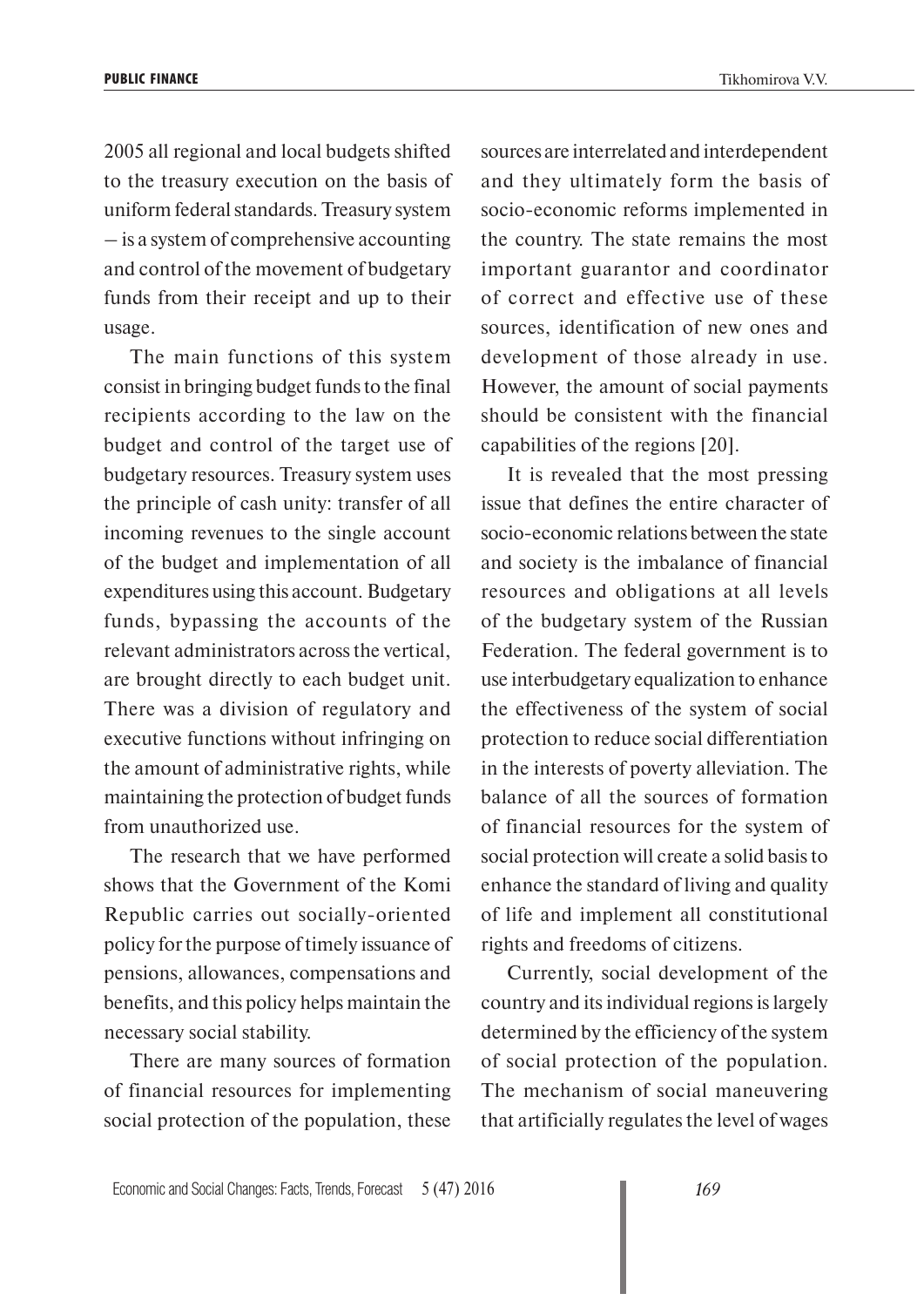and prices, employment, quantitative and qualitative components of an average standard of living is recognized as ineffective, because it only reduces social contradictions, but does not stimulate the economy.

Therefore, the primary method of social protection should consist in the targeted provision of social assistance only to those households whose actual consumption is below the subsistence level. People with disabilities or incapacitated persons should be protected by transfer programs for social insurance, social security, and social assistance. Thus we oppose indiscriminate social support (social security) and advocate targeted assistance to those in need.

Efficient measures for promoting people's activities in the labor market should become the main purpose of social protection. People themselves should make efforts in order to achieve their own financial security and well-being [28, 31].

On the background of the current crisis and in conditions of limited financial resources, conceptual approaches to creating the entire system of social protection (its scope, set of indicators, categories of receivers, financing sources and levels of responsibility), and also quantitative characteristics (number of recipients, amount of support) and direct provision forms (cash, in kind, services) acquire new and crucial importance and require adjustment.

## **References**

- 1. Abakumova N.N., Podovalova R.Ya. *Politika dokhodov i zarabotnoi platy* [Incomes policy and wage]. Novosibirsk: NGAEiU; Moscow: INFRA-M, 1999. 224 p. (In Russian).
- 2. Akindinova N., Kuz'minov Ya., Yasin E. Rossiiskaya ekonomika na povorote [The Russian economy at the turning point]. *Voprosy ekonomiki* [Issues of economy], 2014, no. 6, pp. 4-17. (In Russian).
- 3. Balikoev V.Z. *Kratkii kurs ekonomicheskoi teorii: uchebnik* [A brief course of economic theory: textbook]. Moscow: Menedzher, 2003. 328 p. (In Russian).
- 4. Dymnich T.S. *Regional'naya model' sotsial'noi zashchity naseleniya (na prim. Mosk. obl.): avtoref. dis. ... kand. filosof. nauk* [Regional model of social protection (case study of the Moscow Oblast): Ph.D. in Philosophy dissertation abstract]. Moscow, 1999. 23 p. (In Russian).
- 5. Kadomtseva S.V. *Sotsial'naya zashchita naseleniya: uchebnoe posobie* [Social welfare: textbook]. Moscow: RAGS, 1999. 275 p. (In Russian).
- 6. Korepanov G.S. *Regional'naya sistema sotsial'noi zashchity naseleniya (na primere Khanty-Mansiiskogo avtonomnogo okruga): dis. ... kand. sotsiol. nauk* [Regional social welfare system (on the example of Khanty-Mansi Autonomous Okrug): Ph.D. in Sociology dissertation abstract]. Tyumen', 1999. 200 p. (In Russian).
- 7. Kosarev Yu.A. *Sotsial'noe strakhovanie v Rossii: na puti k reformam* [Social insurance in Russia: toward the reforms]. Moscow: Moskovskii rabochii, 1999. 240 p. (In Russian).
- 8. A.N. Azriliyan (Ed.). *Kratkii ekonomicheskii slovar'* [Concise dictionary of economics]. Moscow, 2001. (In Russian).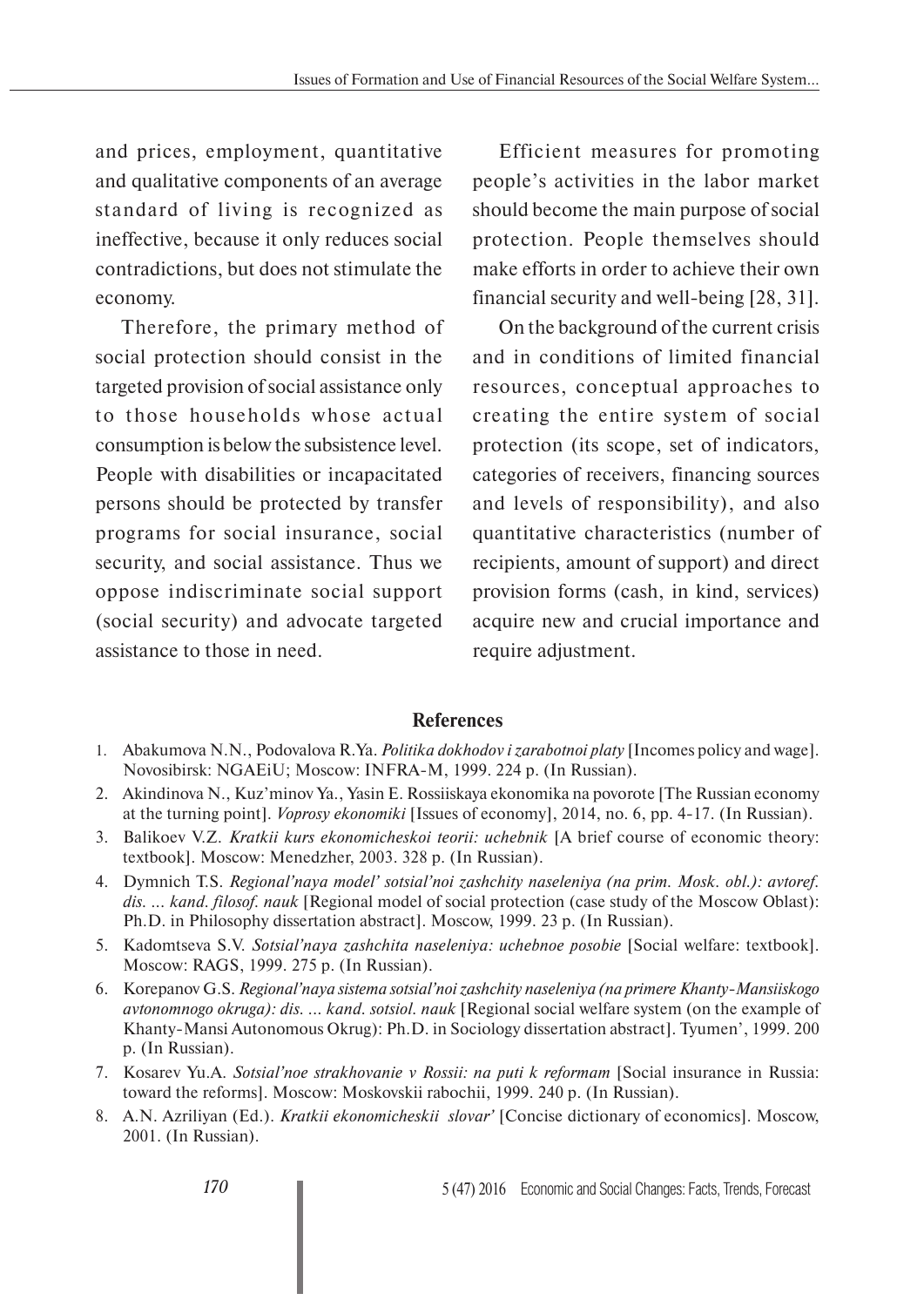- 9. Krestov A.V. *Stanovlenie gosudarstvennoi regional'noi sistemy sotsital'noi zashchity naseleniya (sotsiologicheskii analiz): dis. ... kand. sotsiol. nauk* [Formation of the state regional social welfare system (sociological analysis): Ph.D. in Sociology dissertation]. Moscow, 2000. 145 p. (In Russian).
- 10. Kuzyutkin N.V. *Organizatsionnye i ekonomicheskie mekhanizmy sovershenstvovaniya sistemy sotsial'noi zashchity rabotnikov (na primere predpriyatii mashinostroeniya): avtoref. dis. ... kand. ekon. nauk* [Organizational and economic mechanisms for improving the system for social protection of employees (on the example of machine-building enterprises): Ph.D. in Economics dissertation abstract]. Saratov, 2003. 19 p. (In Russian).
- 11. Liborakina M.I. *Adresnaya sotsial'naya podderzhka naseleniya. Uroven' mestnogo samoupravleniya* [Targeted social assistance. The level of local self-government]. Ed. by A.S. Puzanov. Moscow: Institut ekonomiki goroda, 1998. 104 p. (In Russian).
- 12. Gorelov P.A. (Ed.). *Politika dokhodov i kachestvo zhizni naseleniya* [Income policy and the quality of life]. Saint Petersburg: Piter, 2003. 653 p. (In Russian).
- 13. Roik V. Sotsial'naya zashchita: soderzhanie ponyatiya [Social protection: essence of the concept]. *Chelovek i trud* [Man and labor], 2000, no. 11, pp. 42-48. (In Russian).
- 14. *Sistema natsional'nykh schetov 1993* [The system of national accounts 1993]. Volumes 1, 2. (In Russian).
- 15. *Sotsial'naya zashchita naseleniya v regione* [Social protection of the population in the region]. Under the general editorship of V.G. Popov. Yekaterinburg: UrAGS, 1999. 352 p. (In Russian).
- 16. Grigor'ev S.I., Guslyakova L.G. (Eds.). *Sotsial'naya rabota v sovremennom obshchestve: realii i perspektivy: materialy mezhregional'noi nauchno-prakticheskoi konferentsii "Teoriya, praktika i obrazovanie v sotsial'noi rabote: realii i perspektivy"* [Social work in contemporary society: realities and prospects: proceedings of the interregional scientific-practical conference "Theory, practice and education in social work: realities and prospects"]. Barnaul, 2001. 381 p. (In Russian).
- 17. *Sotsial'naya rabota: teoriya i praktika* [Social work: theory and practice]. Executive editors: E.I. Kholostova, A.S. Sorvina. Moscow, 2004. 148 p.
- 18. Teterskii S.V. *Vvedenie v sotsial'nuyu rabotu* [Introduction to social work]. Moscow: Akademicheskii Prospekt, 2000. 496 p. (In Russian).
- 19. Tikhomirova V.V. *Adresnaya sotsial'naya pomoshch' v sisteme sotsial'noi zashchity naseleniya* [Targeted social assistance in the social welfare system]. Syktyvkar, 2013. 138 p. (In Russian).
- 20. Tikhomirova V.V. Metodologiya i mekhanizmy finansovogo obespecheniya sistemy sotsial'noi podderzhki naseleniya regionov zony Severa [Methodology and mechanisms of funding the social welfare system in the Northern regions]. *Ekonomicheskie i sotsial'nye peremeny: fakty, tendentsii, prognoz* [Economic and social changes: facts, trends, forecast], 2013, no. 1 (25), p. 123. (In Russian).
- 21. *Upravlenie-98 (Upravlenie restrukturizatsiei ekonomiki): materialy mezhdunarodnoi nauchnoprakticheskoi konferentsii* [Management-98 (Management of economic restructuring): proceedings of an international scientific-practical conference]. 1998, no. 2, 526 p. (In Russian).
- 22. Rodionova V.M. (Ed.). *Finansy* [Finances]. Moscow, 1997.
- 23. Shedenkov S.A. *Sotsial'naya zashchita i usloviya mestnogo samoupravleniya: dis. … kand. sotsiol. nauk* [Social protection and conditions of local self-government: Ph.D. in Sociology dissertation]. Belgorod, 1995. 215 p. (In Russian).
- 24. Shumilin A.P. *Stanovlenie regional'noi sistemy sotsial'noi zashchity naseleniya: dis. … kand. ekonom. nauk* [Formation of a regional social welfare system: Ph.D. in Economics dissertation]. Moscow, 2002. (In Russian).
- 25. Yushkova S.A. *Struktura i usloviya effektivnoi sistemy sotsial'noi zashchity naseleniya Rossiiskoi Federatsii v usloviyakh sotsial'no-ekonomicheskikh izmenenii: avtoref. dis. ... kand. ekon. nauk*